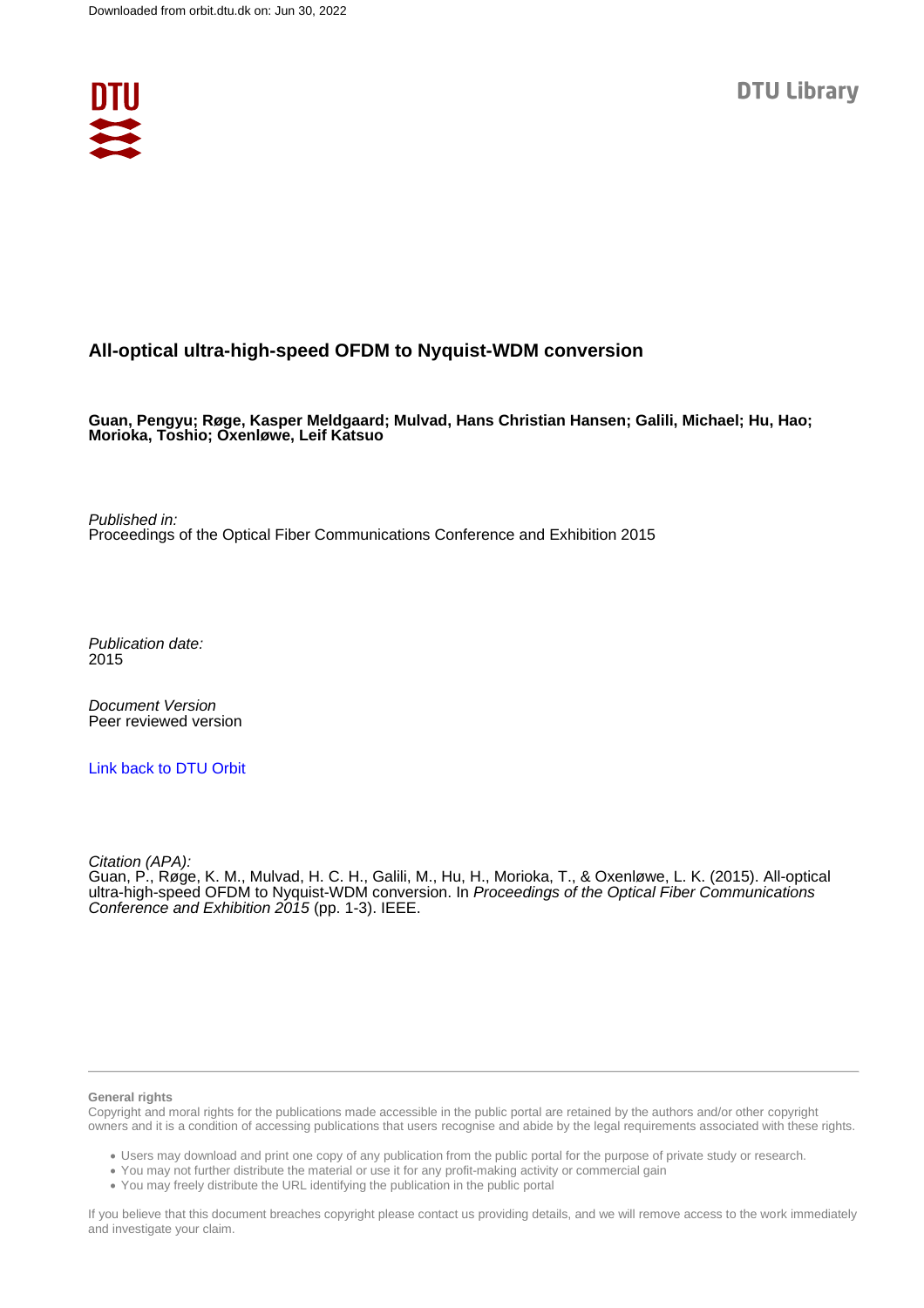# **All-Optical Ultra-High-Speed OFDM to Nyquist-WDM Conversion**

**P. Guan, K. M. Røge, H. C. H. Mulvad, M. Galili, H. Hu, T. Morioka, L. K. Oxenløwe**  *DTU Fotonik, Technical University of Denmark, Ørsteds Plads, 343, Kgs. Lyngby, 2800, Denmark pengu@fotonik.dtu.dk*

**Abstract:** We propose an all-optical ultra-high-speed OFDM to Nyquist-WDM conversion scheme based on complete OFT. An 8-subcarrier 640 Gbit/s DPSK OFDM super-channel is converted to eight 80-Gbit/s Nyquist-WDM channels with BER<10<sup>-9</sup> performance for all channels. **OCIS codes:** (060.4510) Optical communications; (060.4230) Multiplexing; (070.7145) Ultrafast processing.

### **1. Introduction**

Due to the rapid traffic growth in optical communication networks, intensive efforts have been made to use the available bandwidth of optical fibers more efficiently. Recent studies have focused on orthogonal frequency division multiplexing (OFDM) and Nyquist wavelength division multiplexing (Nyquist-WDM), due to their high spectral efficiency (SE), which enable a channel spacing equal to the symbol rate. These multiplexing techniques have been used to demonstrate high SE super-channels with Tbit/s capacity [1-2]. The capability to switch between ultra-dense OFDM and Nyquist-WDM networks could become a very important functionality for the next generation communication systems. However, such functionality is presently not possible unless complex optical/electrical/optical conversion is used. Over the last ten years, time-domain optical Fourier transformations (OFT), also known as optical *time lenses*, have been shown to be a very versatile and powerful tool for ultrafast signal processing. It can be used for manipulating the shapes of optical signals in both the time- and frequencydomains. This has led to demonstrations of e.g. distortion-less transmission [3], optical time-division multiplexing (OTDM) to WDM conversion [4], all-optical OFDM transmission systems [5], and most recently WDM to Nyquist-OTDM conversion using a complete OFT [6].

In this paper, we propose an all-optical ultra-high speed OFDM to Nyquist-WDM conversion scheme based on complete OFT. Using this scheme, we simultaneously convert an 8-subcarrier 640 Gbit/s differential phase-shift keying (DPSK) OFDM super-channel to eight 80-Gbit/s Nyquist-WDM channels. The total signal bandwidth of 800 GHz remains unchanged after conversion, thus maintaining the SE at 0.8 symbol/s/Hz. A full bit error rate (BER) characterization is performed, demonstrating BER<10 $^9$  performance for all converted channels. To the best of our knowledge, this is the first demonstration of OFDM to Nyquist-WDM conversion.

### **2. Principle**

The OFDM signal is composed of sinc-shaped subcarrier spectra with rectangular waveforms. In contrast, the Nyquist-WDM signal is composed of WDM channels with rectangular spectra and sinc-shaped waveforms. Thus, the OFDM to Nyquist-WDM conversion can be realized by exchanging the temporal and spectral profiles, which can be done by a complete OFT [6]. The principle of the proposed scheme is shown in Fig. 1, including also an alloptical OFDM transmitter and a Nyquist-WDM receiver. In the all-optical OFDM transmitter, a multi-carrier transmitter generates a number of channels with frequency spacing  $\Delta v_1$  at symbol rate f<sub>s</sub> (A), where  $\Delta v_1$  is N times f<sub>s</sub>. The multi-carrier channels with flat-top temporal waveforms are bit-wise synchronized. A rectangular temporal gate with width  $T_{\text{ps}} = 1/\Delta v_1$  is then used to select the center of the overlapping waveforms, resulting in sinc-shaped multicarrier channels in the frequency-domain with a half zero-crossing width (HZCW) equal to  $\Delta v_1(\mathbf{B})$ . The signal is



Fig. 1. The principle of all-optical ultra-high speed OFDM to Nyquist-WDM conversion.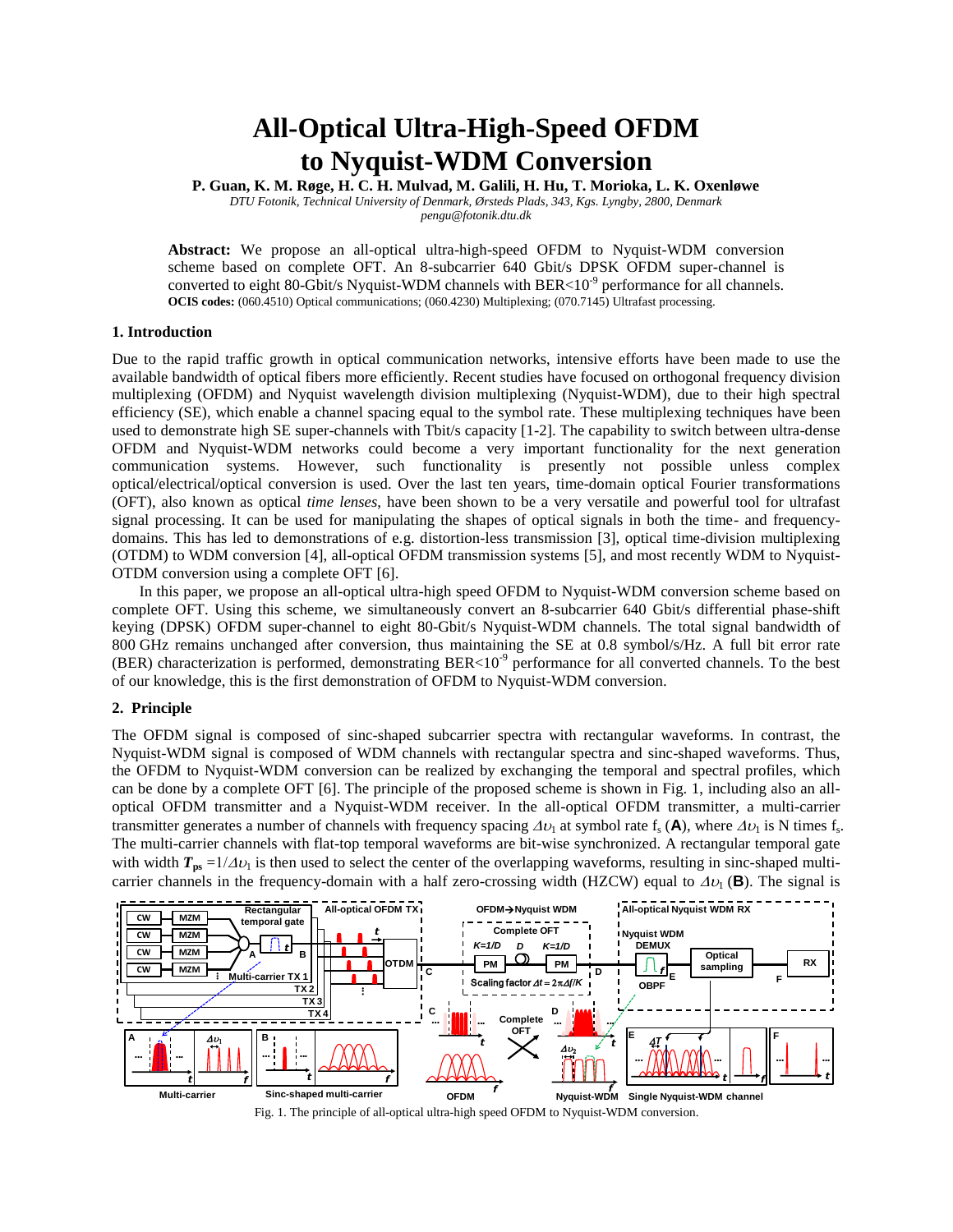

then OTDM-multiplexed by a factor N, resulting in an OFDM signal with a symbol rate equal to the channel spacing (C), where  $Nf_s = \Delta v_1$ . The complete OFT for OFDM to Nyquist-WDM conversion is based on two quadratic phasemodulation stages (time lenses) with chirp rate *K*, separated by a dispersion medium of  $D=\beta_2 L$  (where  $\beta_2$  is 2nd order dispersion and *L* is the length), which satisfy the condition  $K=1/D$  (a K-D-K configuration). This configuration enables both time-to-frequency and frequency-to-time conversions at the same time, thus performing an exchange between the temporal and spectral profiles of the input signal (a "complete" OFT). The chirp rate *K* determines the scaling factor between the time and frequency domains according to  $\Delta t = 2\pi/2$  *f*/*K*. After the OFT, the OFDM signal is converted to a Nyquist-WDM signal with channel spacing  $\Delta v_2$  depending on the choice of *K* (**D**). To achieve the maximum SE after conversion, the chirp rate *K* should be set equal to  $2\pi\Delta v_1^2$ . However, since the practical OFT process requires a short guard interval (GI) in each OFDM symbol slot for the transition of the quadratic phase-modulation, the *K* is usually set to a value less than  $2\pi\Delta v_1^2$ . Note that the proposed scheme enables OFDM to Nyquist-WDM conversion at the super-channel level (not at the subcarrier-level), in the sense that an individual Nyquist-WDM channel is converted from the corresponding OFDM temporal tributary. In the receiver, the converted Nyquist-WDM super-channel is first WDM-demultiplexed into individual Nyquist-WDM channels (**E**) using a rectangular optical band-pass filter (OBPF) with bandwidth equal to the channel spacing  $\Delta \nu$ . The demultiplexed Nyquist-WDM channel is subsequently sampled at the inter-symbol-interference (ISI)-free point using a narrow optical sampling gate [7]. Finally, the sampled signal (**F**) is detected by a base-rate receiver. As the OFT is transparent to the data-format [8], this scheme could potentially be applied to advanced modulation formats. Fig. 2. Experimental setup for conversion of an 8-subcarrier 640 Gbit/s OFDM super-channel to an 8×80-Gbit/s Nyquist-WDM channel.

#### **3. Experimental setup and results**

The experimental setup is shown in Fig. 2. Eight distributed feedback laser diodes (DFB-LDs), centered from 1547.2 nm to 1552.8 nm with 100 GHz spacing, are used in the transmitter. The outputs of the CW lasers are DPSKmodulated with a 10 Gbit/s  $2^{31}$ -1 PRBS in a Mach-Zehnder modulator. A 10-ps rectangular temporal gate is used to simultaneously shape all multi-carrier channels into 100 GHz HZCW sinc-shaped multi-carrier channels. The temporal gate is implemented by a non-linear polarization-rotating loop (NPRL) [9] using a 10-ps rectangular control pulse. The obtained eight 10-Gbaud sinc-shaped multi-carrier channels are then OTDM-multiplexed to 80- Gbaud using an OTDM multiplexer, resulting in an 8-subcarrier 640 Gbit/s OFDM super-channel with SE at 0.8 symbol/s/Hz, as shown in Fig. 3 (a). Fig. 3 (a) also shows the 8 OFDM subcarriers with 100 GHz spacing obtained from the individual CW lasers, where the characteristic sinc-shape can be observed. The resulting OFDM waveform is shown in Fig. 3(b), where the 80-Gbaud rectangular-shaped OFDM waveform is obtained. The bit slot is 11.5 ps

 A complete OFT is used for the OFDM to Nyquist-WDM conversion. The quadratic phase modulation is implemented based on a four-wave mixing (FWM) process in a highly nonlinear fiber (HNLF) using linearly



Fig. 3. Results of OFDM to Nyquist-WDM conversion, (a) obtained OFDM spectrum and sinc-shaped subcarriers from individual CW lasers, (b) obtained OFDM waveform, (c) optical spectrum after the first (blue) and second (red) FWM process, (d) obtained Nyquist-WDM spectrum